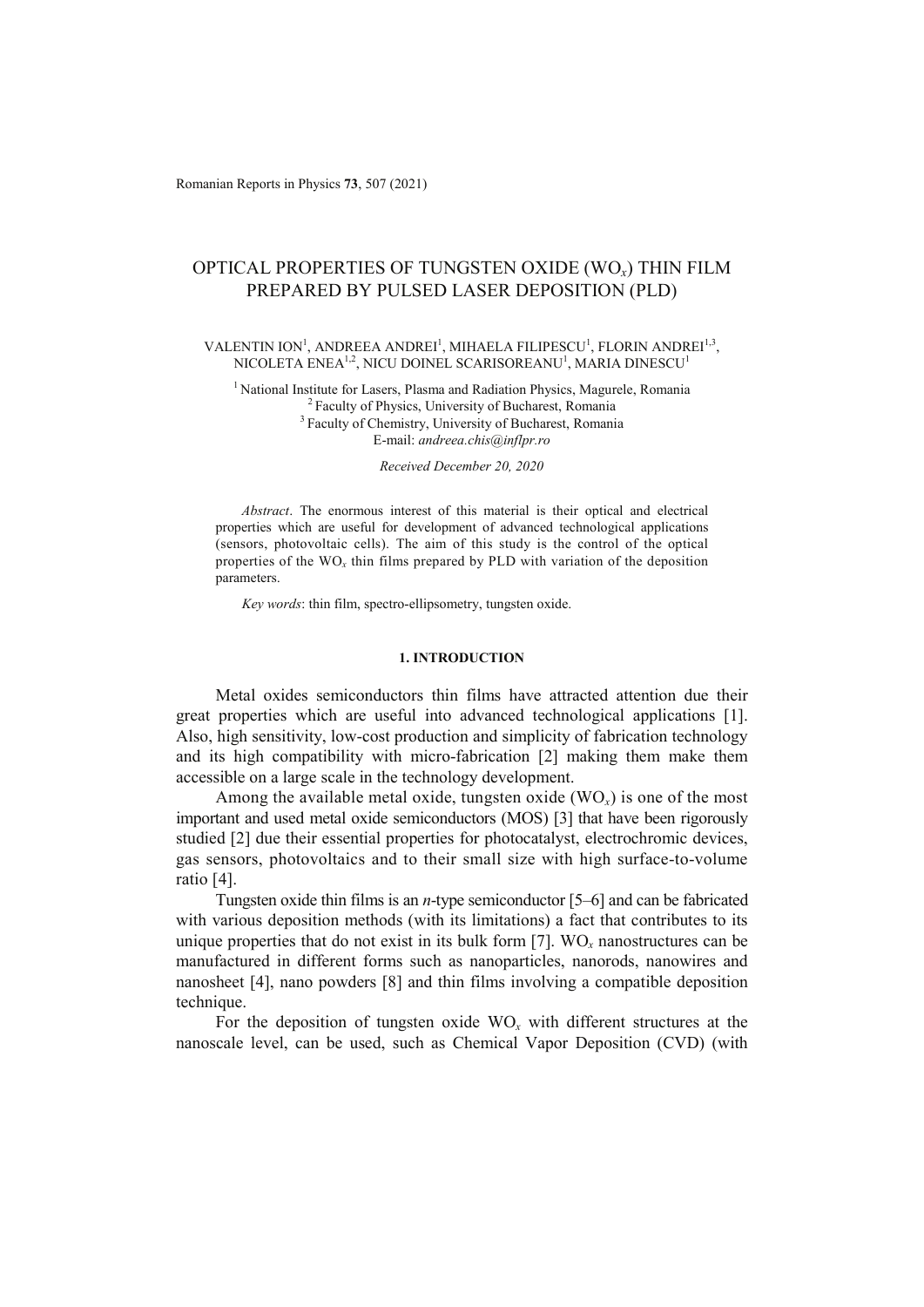technique like spin coating [9], sol gel [8] and electrodeposition [10–11] and physical vapor deposition (PVD), pulsed laser deposition (PLD) [12–14, 6], magnetron sputtering [15] or thermal evaporation (TVE) [16, 5]. In this paper we present the optical properties of the WO*x* thin films deposited by PLD technique. The properties and the quality of the film depend exclusively on the deposition parameters: spot area, laser energy, target-substrate distance, high vacuum, substrate temperature and the carrier gas in the chamber [17]. For this material another important controlling parameter is the introduction of the oxygen vacancy which can affect the photocatalytic decomposition [18], can lead to lowering the band gap of the material [19], impacts suppress recombination of photo-induced carriers [20] and induces the large absorption into the near-infrared (NIR) and visible (VIS) range [21]. The absorbance of the  $WO_x$  in the vis-NIR region depends on the degree of reduction or ion insertion coefficient [22]. The optical properties of WO<sub>3−*x*</sub> (0 < *x* < 1) can be adjusted by tuning the oxygen ratio during the deposition process. WO*x* has high transmittance in the visible range, but absorbs in the UV and IR range spectrum. The intrinsic defects, such as oxygen vacancy determine the main optical properties of WO*x*. This property leads to development of the NIR sensors and heterojunction photovoltaic cells. The aim of this work is to obtain the tungsten oxide thin films, using PLD deposition technique with different optical properties, which are indispensable for the development of the NIR- sensors or other devices, such as photovoltaic cells. In this work, we present a parametric study on the influence of deposition parameters on the properties of  $WO<sub>x</sub>$  thin films. The optical properties were investigated by spectroscopic ellipsometry (SE) technique.

### **2. EXPERIMENTAL SET-UP**

For the fabricated the Tungsten Oxide (WO*x*) thin films, the Pulsed Laser Deposition (PLD) and RF discharge plasma assisted PLD method was used, which consisted in a vacuum chamber, a pumping system, a heater acting as substrate holder, a rotation-translation system of the target, mass flow controller for gas admission and a laser source (Surelite pulsed YAG-Nd solid laser and ArF excimer laser) [23]. A ceramic target of  $WO_3$  was ablated by a laser source at different wavelengths (193 nm and 532 nm) and a repetition rate of 10 Hz. The deposition material was transferred on the Si (100) substrate at the laser fluence of 3  $J/cm<sup>2</sup>$  and at 4 cm substrate-target distance for all the samples. The working gas pressure was set at 10 Pa, in equal proportion of  $O_2$  and Ar. The discharge RF plasma was oriented at an angle of 45 degree reported at plane of substrate surface. For obtaining different optical properties of tungsten oxide thin films, the following deposition parameters were varied: the laser wavelength, the substrate temperature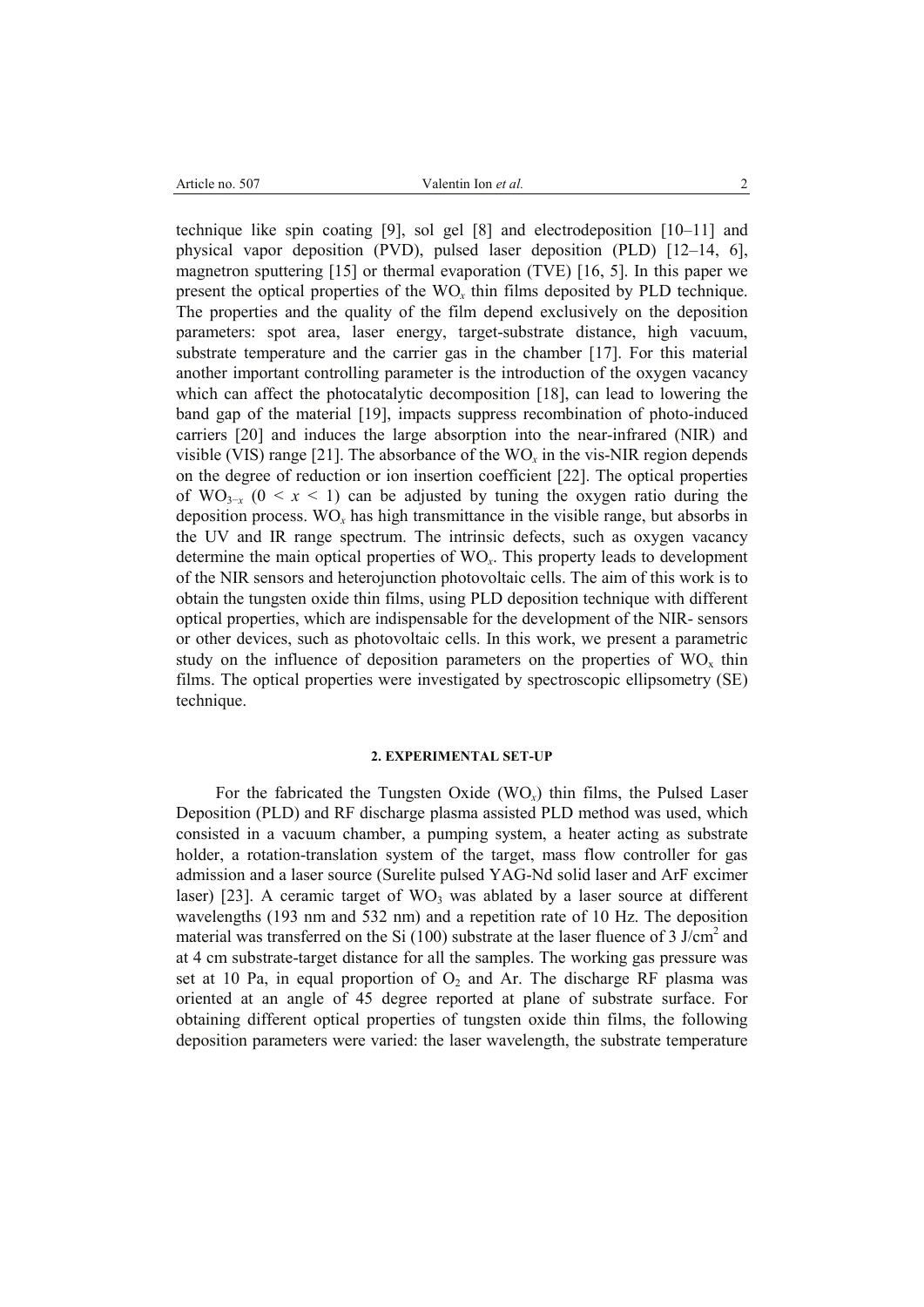$(600^{\circ}$ C and room temperature (RT)) and the Radio Frequency (RF) power (0 W or 150 W), generated by RF discharge generator working at 13.56 MHz and a maximum power of 1000 W.

The experimental measurements were done in the 400–1700 nm range of wavelength by a Woollam V-VASE ellipsometer equipped with HS-190 monochromator.

Spectroscopic Ellipsometry (SE) is a non-destructive technique used to investigate film thickness and optical constants (refractive index *n*, and extinction coefficient *k*). However, it is also applied to characterize composition, crystallinity, roughness and doping concentration.

The main principle of ellipsometry is the measurement of changes in polarization when the light reflects or transmits from a material structure (the variation of light reflection with p- and s-polarizations) [24]. The polarization change, represented as an amplitude ratio, Ψ, and the phase difference,  $\Delta$  was performed using the J.A. Wollam Spectroscopic Ellipsometer. The measurements were realized by varying the incidence angle from 60 to 70 degrees, from 5 to 5 degrees, on a spectral range between 400 nm and 1700 nm. Choice of the angle of incidence is oblique to the sample surface near the Brewster angle [25].

For the modeling and interpretation of ellipsometry measured data, dedicated software V-Vase 32 was used, which allows the use of different mathematical models for fitting the data and also enables the extraction of optical constants and thickness, together with roughness of the deposited layer.

# **3. RESULTS AND DISCUSSIONS**

The influence of the PLD deposition parameters such as substrate temperature, RF oxygen plasma discharge addition or the used laser wavelength on the optical properties of WO*x* thin films is the main purpose of this study and spectro-ellipsometry technique was employed for this task.

For the  $WO_{3-x}$  thin films growth by PLD in different experimental conditions, the optical model consisted by a stack of different material layers: the substrate, the thin film and the top rough layer. Each material layer is characterized by its own dielectric function. In our optical model the silicon (Si) substrate is covered by thin native oxide. The dielectric function of Si and  $SiO<sub>2</sub>$  layer was taken from literature. In case of  $WO_{3-x}$  layer, the dielectric function was obtained using different dispersion formula. The top rough layer was approximated to be a mix layer in B-EMA approximation, with 50% air mixed with 50%  $WO_{3-x}$ .

For the  $WO_{3-x}$  thin films, in order to find the best-fit, the different dispersion equation was used. The best fit was considered to be a fit with the smallest value of MSE. The mean squared error (MSE) is the most used complex function and it is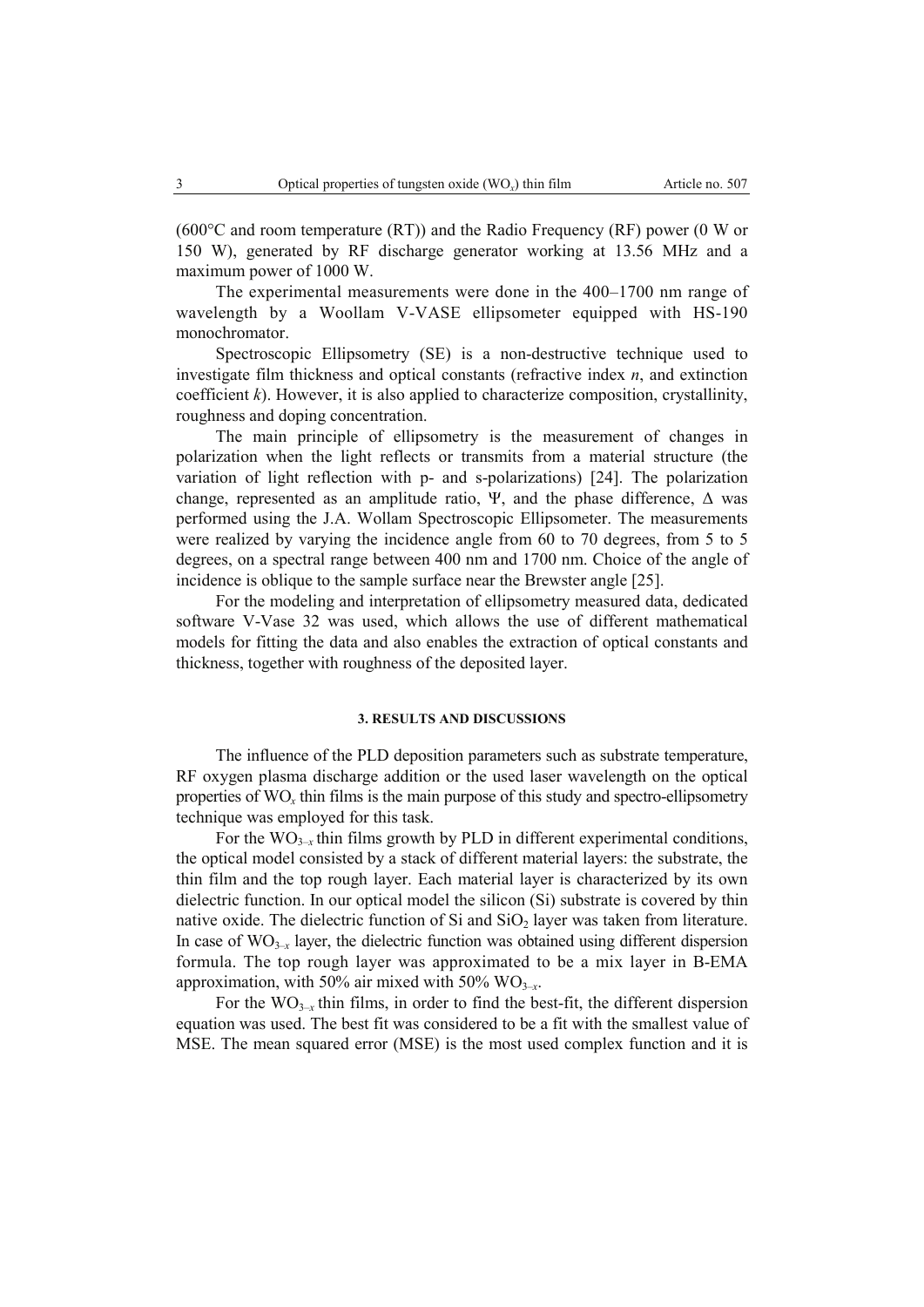proportional to the total difference between measured data (Exp) and model calculations (Mod) [24].

Using the proposed optical model, we fitted the registered data in two steps procedure. First, we used a simple Cauchy dispersion equation to calculate the thickness of  $WO_{3-x}$  layer and the thickness of the rough layer.

Because the Cauchy equation provides just the real part of dielectric function (n) we used this equation in the range of wavelength, where the  $WO_{3-x}$  layer was supposed to be optical transparent. For example, in case of thin films growth by PLD with an excimer laser work at 193 nm, we used the Cauchy dispersion formula for the entire measured spectra (400–1700 nm). Figure 1 shows the results of this fit and it is easy to observe that the generated  $\Psi$  and  $\Delta$  parameters match very well the measured spectra. For the sample deposited at 532 nm laser wavelength, it was necessary to use the Cauchy with Urbach tail in a much smaller wavelength range (500–800 nm). For those samples, in order to extend the fit and calculate the optical constants  $(n \text{ and } k)$ , on the entire measured spectrum, after the thickness of layers was approximated, we replaced Cauchy dispersion with two oscillators: Gauss and Drude oscillators. In this way, we extracted the final optical constants dispersion for the WO*x* layers grown in different experimental conditions. As a final step, all parameters used in the fitting procedure, were slightly adjusted to obtain the smaller value of MSE.



Fig. 1 – Ψ and Δ experimental data and the corresponding generated curves (model fit) obtained from Cauchy fit for the  $WO_x$  thin films grown on Si substrate at RT without RF discharge.

From this data we extracted the thickness and the rougness values – presented into Table 1. Figure 2 presents the refractive index dispersion for the WO*x* samples obtained by using an excimer laser working at  $\lambda = 193$  on Si substrate at P = 10 Pa  $(O_2 + Ar_2)$ . The high temperature value of the substrate during deposition of the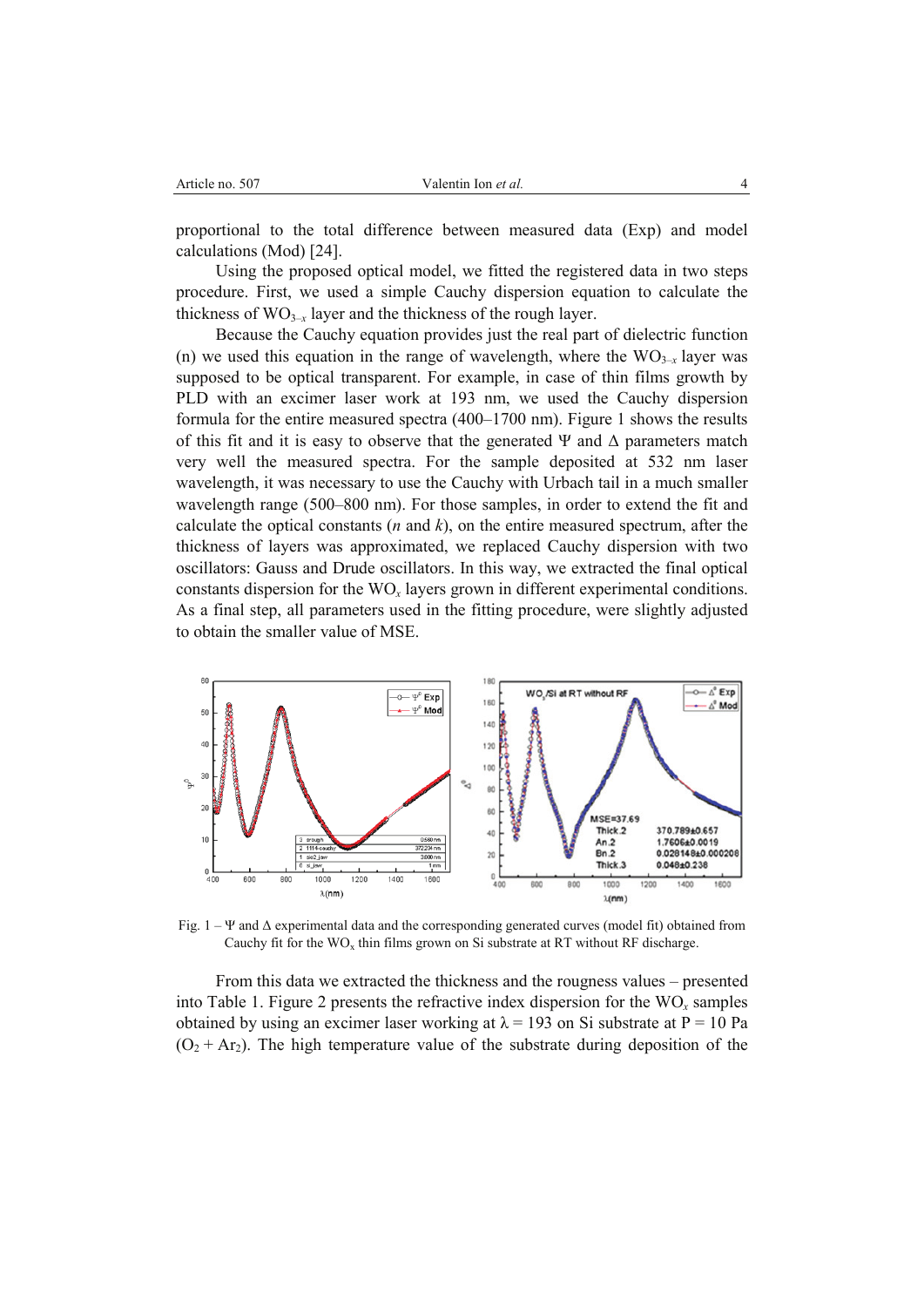films has a significant influence on the density of the  $WO_3$  thin films, in the sense that the values of the refractive index are higher than the values of the films grown at room temperature.

### *Table 1*

The values of the thickness and roughness for the WO*x* thin films grown on Si substrate at a laser wavelenght of 193 nm at RT without RF discharge measured with SE

| <b>Samples</b><br>number | $P(O_2 + Ar_2)$<br>[Pa] | $T_{\rm sub}$<br>[°C] | $P_{\rm RF}$<br>[W] | λ<br>[nm] | <b>Thickness</b><br>[nm] | Roughness<br>[nm] | <b>MSE</b> |
|--------------------------|-------------------------|-----------------------|---------------------|-----------|--------------------------|-------------------|------------|
| 1095                     | 10                      | 600                   |                     | 193       | 540                      | 17                | 29.3       |
| 1105                     | 10                      | 600                   | 150                 | 193       | 295                      | $\tau$            | 24.3       |
| 1114                     | 10                      | RT                    |                     | 193       | 370                      |                   | 38         |
| 1126                     | 10                      | RT                    | 150                 | 193       | 526                      | 7                 | 42.2       |

By adding a RF discharge plasma in the deposition process, the values of *n* can be increased for low *t* deposition temperature values. In order to explain this behaviour, a supposition can be made. In case of low temperature, the addition of reactive oxygen species by RF discharge, in ablation plasma plume can favour the reaction of tungsten atoms with oxygen ones and on the substrate can arrive very small clusters of  $WO_x$  with low crystalline ordering.



Fig.  $2 -$  Dispersion of the refractive indices for  $WO_x$  grown on Si substrate at  $P = 10$  Pa  $O_2$ , 193 nm laser walenght.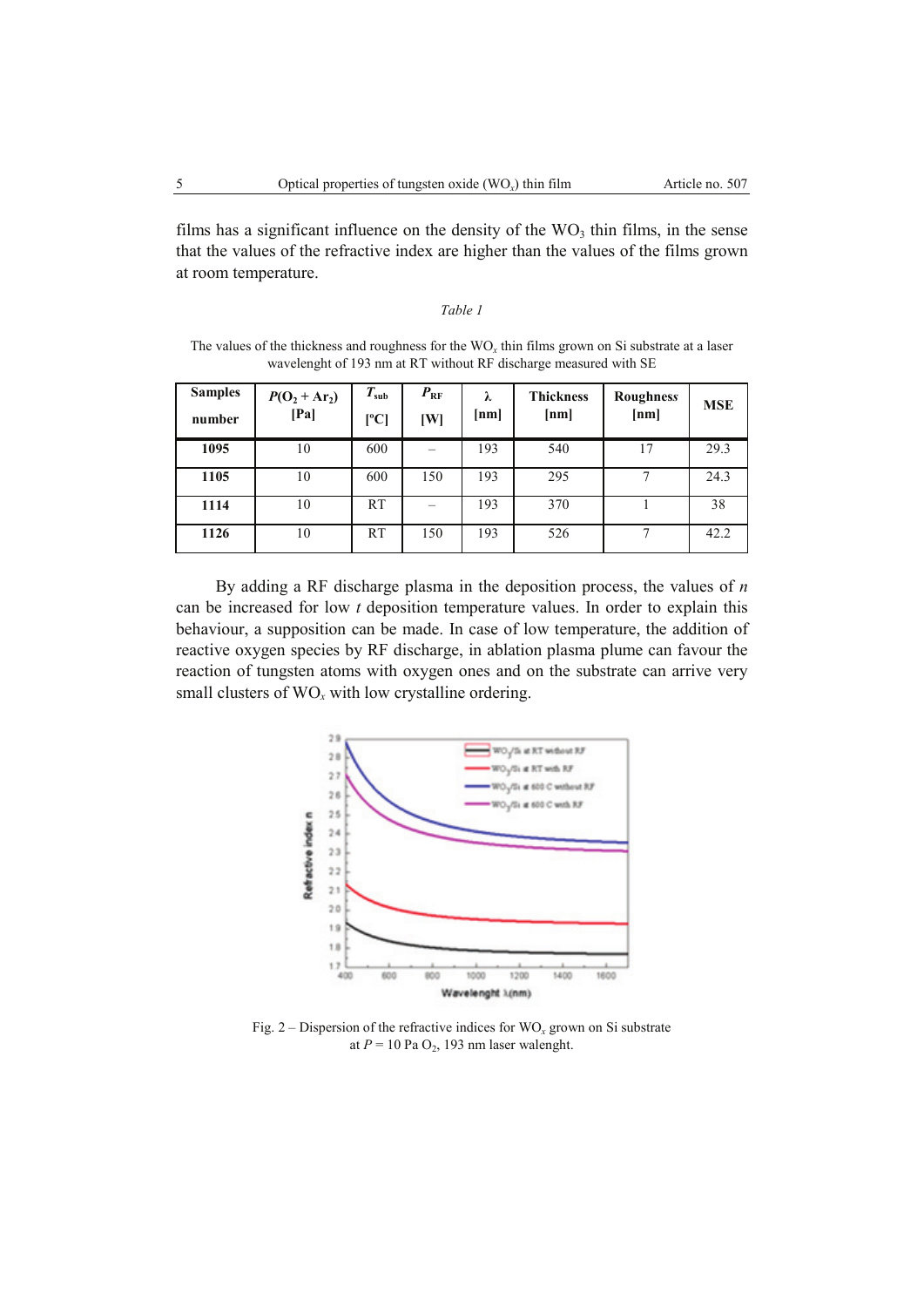| 507<br>Article no.<br>$  -$ | alentin Ion <i>et al.</i> |  |
|-----------------------------|---------------------------|--|
|                             |                           |  |

The low value of refractive index indicates an amorphous thin film, which contain a higher number of micro voids. When the RF plasma is added, the refractive index value, as well as the value of thickness is increased because during the grown process the small crystalline clusters start to stack each other and thin layer is composed by a mix of nanocrystalline cluster with voids.

When substrate temperature was increased at 600°C, we obtained the opposite results. The higher refractive index *n* and thickness values are obtained without the presence of RF discharge plasma. Combining high energy on substrate surface (when heated at high temperature) with the RF discharge plasma, the re-sputtering process appears and that can explain a lower value of thickness for this sample.

Figure 3 shows the Ψ and  $\Delta$  experimental data and the corresponding generated curves (model) obtained from Gauss-Drude fit for the WO*x* thin films grown on Si substrate at 600°C,  $P = 10$  Pa O<sub>2</sub>,  $\lambda = 532$  nm, a) with and b) without RF discharge.



Fig. 3 – Ψ and Δ experimental data and the corresponding generated curves (model) obtained from Gauss-Drude fit for the WO<sub>x</sub> thin films grown on Si substrate at 600°C, P = 10 Pa O<sub>2</sub>,  $\lambda$  = 532 nm: a) with and b) without RF discharge.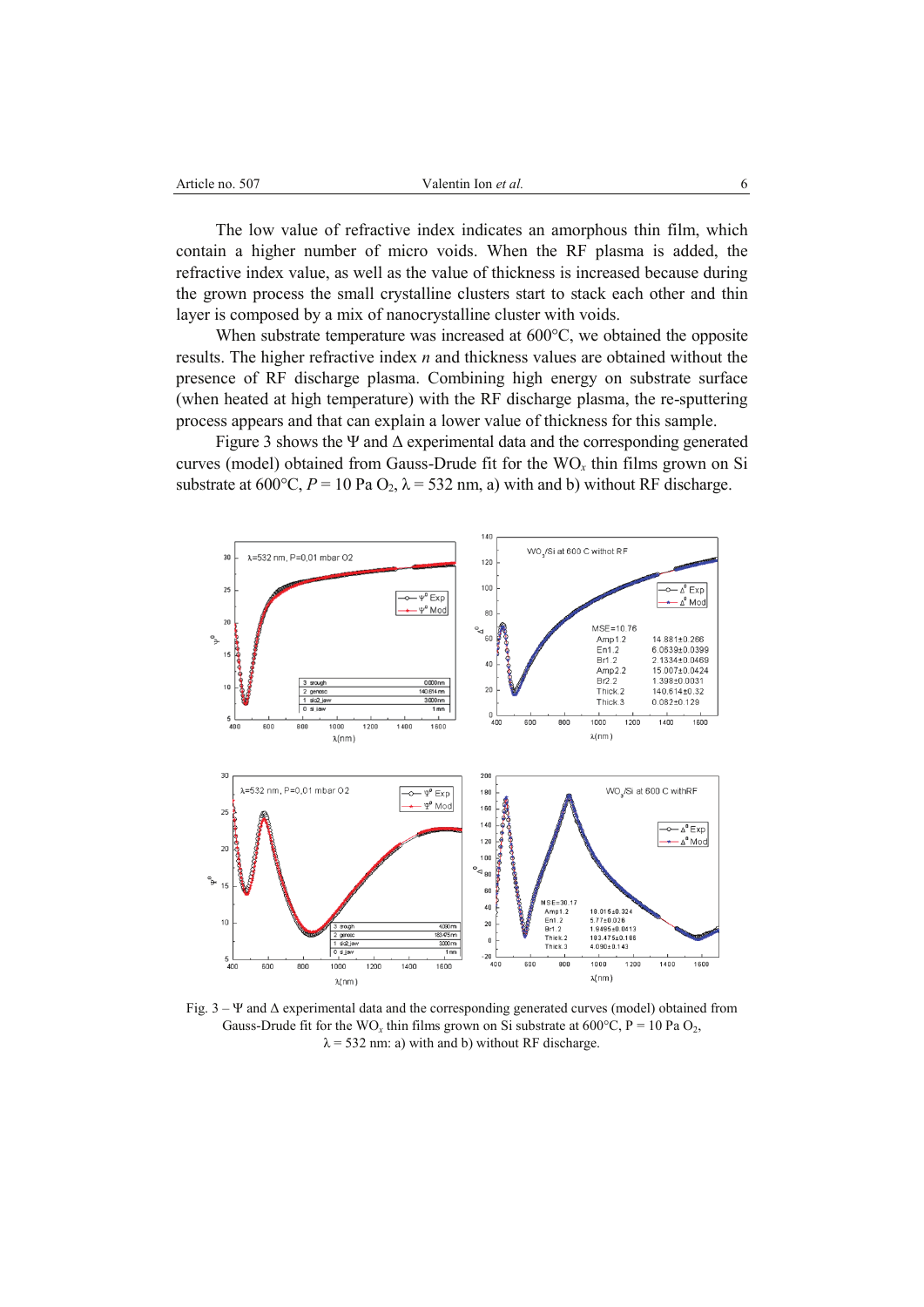In Fig. 3, the thickness and roughness were extracted and are presented in Table 2.

| ante |  |
|------|--|
|------|--|

The values of the thickness and roughness for the  $WO<sub>x</sub>$  thin films grown on Si substrate at a laser wavelenght of 532 nm

| <b>Samples</b><br>number | $P(O_2 + Ar_2)$<br>[Pa] | T<br>sub | RF<br>IWI | λ<br>[nm] | <b>Thickness</b><br>[nm] | Roughness<br>[nm] | <b>MSE</b> |
|--------------------------|-------------------------|----------|-----------|-----------|--------------------------|-------------------|------------|
| 1207                     | 10                      | 600      |           | 532       | 140                      |                   | 10.76      |
| 1208                     | 10                      | 600      | 150       | 532       | 184                      |                   | 30.7       |



Fig. 4 – Dispersion of the refractive indices for WO<sub>x</sub> grown on Si substrate at  $P = 10$  Pa O<sub>2</sub>, 532 nm laser wavelength, at 600°C substrate temperature.

The values of thickness were found to be 140–180 nm, much smaller than the thicknesses obtained with ArF laser. If we take into consideration the optical absorption of WO<sub>3</sub> ( $E_g > 2.6$  eV), the amount of ablated material is much smaller when we use a higher laser wavelength and this can explain this difference. As we mentioned before, the temperature of the substrate has a high influence on the crystalline state of WO*x*, at RT the values of refractive index *n*, even with addition of RF discharge plasma, are much lower than the reported value for this material. The way to increase the refractive index value is to increase temperature during deposition. In that situation, we grew the WO*x* thin film using a laser wavelength of  $\lambda$  = 532 nm, at higher temperature with and without the presence of RF plasma.

From Fig. 4 it can be observed that the higher refractive index values for  $WO<sub>x</sub>$  thin films deposited on Si at  $600^{\circ}$ C, are obtained with addition of RF plasma and the values are comparable with those obtained for the sample growth at RT and 193 nm laser wavelengths with RF plasma. A very weak optical absorption is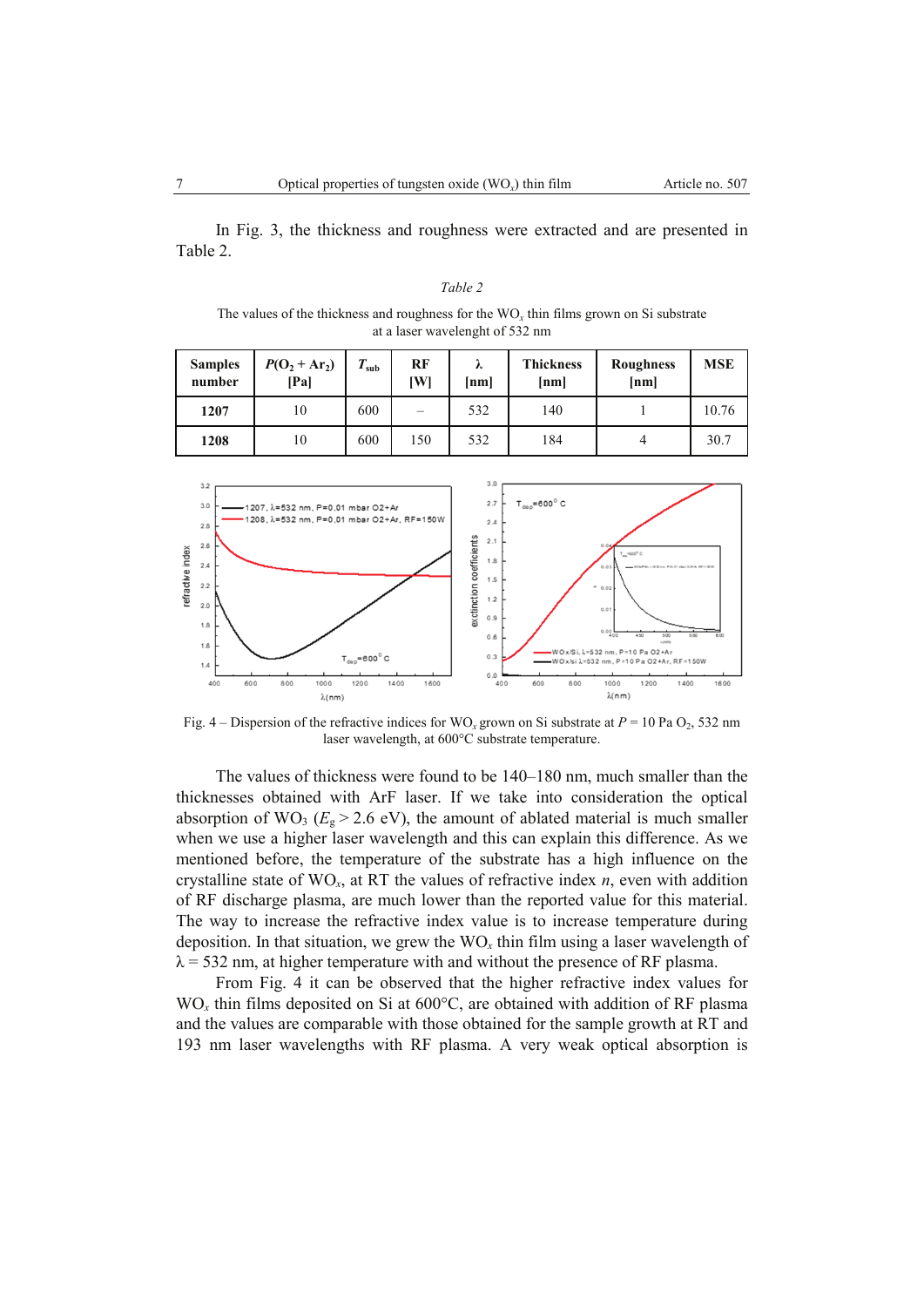obtained in this case. The value of extinction coefficient *k* starts to increase below 600 nm. When the deposition process is not assisted by the addition of RF, we obtain a very high variation of the refractive index (between 1.5 and 2,6 in NIR range). Moreover, there is a strong optical absorption in NIR range of wavelength. The NIR absorption is induced when free electrons are introduced into crystals by decreasing the oxygen contents, which will lead to a complex-ordered structure known as the Magneli structure [26].

When the WO<sub>r</sub> target was ablated using a higher laser wavelength than 193 nm, the presence of RF plasma is very important if one need to tailor the optical behavior for WO*x*.

#### **4. CONCLUSIONS**

In summary, we studied the control of the optical properties of thin films of WO<sub>x</sub> obtained by PLD. The effects of the laser wavelength, RF discharge plasma or substrate temperature on the optical properties have been revealed and discussed. The high values of refractive index was obtained at  $T_{\text{substrates}} = 600^{\circ}\text{C}$ ,  $P = 10$  Pa gas pressure and 193 nm laser wavelength. Laser wavelength is the most important parameter in PLD of tungsten oxide using ceramic tungsten oxide target. The addition of RF at room temperature favored the formation of transparent WO*x* thin film with higher refractive index. The addition of RF discharge plasma plays an important role when the  $WO_x$  layer is grown a higher laser wavelength (532 nm). In this way, it was demonstrated that using the PLD and RF assited PLD deposition techniques WO*<sup>x</sup>* thin films with different optical properties can be obtained, as the ellipsometry results have shown.

*Acknowledgments.* This work was supported by a grant of the Romanian Ministry of Research and Innovation, PCCDI – UEFISCDI, project number PN-III-P1-1.2-PCCDI-2017-0172 /46PCCDI, PN-III-P1-1.2-PCCDI-2017-0637 /33PCCDI within PNCDI III and by the National Authority for Research and Innovation in the frame of the Nucleus Program.

#### **REFERENCES**

- 1. M. C. Vijayawada, Journal of Non-Oxide Glasses **5**, 1–8 (2013).
- 2. A. Rani, T. Mudgal, T. Dadhich, V. Prakash, M. Dwivedi, A.K. Sharma, J. Bhargava, G. Eranna, MEMS and Sensors, 2011.
- 3. S. Firoozbakht, E. Akbarnejad, A. Salar Elahi, M. Ghoranneviss, Tehran: Springer, J. Inorg. Organomet. Polym., 889–894 (2016).
- 4. M. Wang, H. Lei, J. Wen, Y. Sawada, Y. Hoshi, T. Uchida, Z. Hou, Trans. Tech. Publications, Switzerland, Advanced Materials Research **1070–1072**, 471–474 (2015).
- 5. M. Ahsana, M.Z. Ahmad, T. Tesfamichael, J. Bell, W. Wlodarski, N. Motta, Elsevier, 2012, Sensors and Actuators B: Chemical **173** (2012).